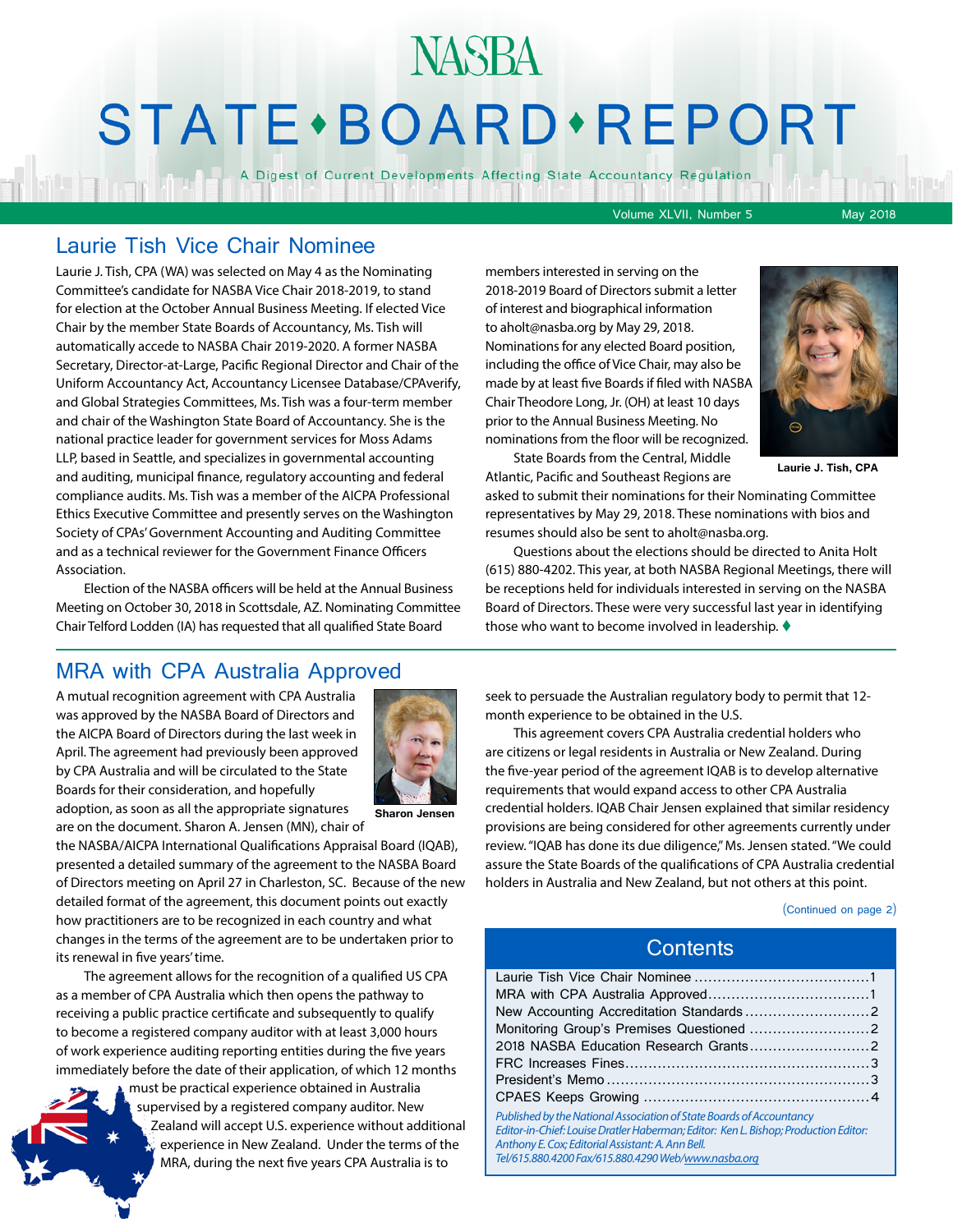### <span id="page-1-0"></span>New Accounting Accreditation Standards

The AACSB had approved new accounting accreditation standards based on work done in consultation with NASBA and the AICPA, Education Committee Chair Raymond Johnson announced at the April NASBA Board meeting. Approximately onethird of the CPA candidate pipeline has graduated from schools with AACSB accounting accreditation. Dr. Johnson explained the new standards will include



**Ray Johnson**

several substantive changes: Beginning next year, the AACSB's accounting review teams will include practitioners. There will be more flexibility relating to faculty qualifications. Quality control over teaching modalities are embedded in the standards related to assurance of learning.

Both faculty and students are to adapt to emerging technologies as well as the mastery of current technology. "The standards talk about developing 'technological agility ', which is the student's ability to nimbly change as technology does," Dr. Johnson reported. This ability could be achieved through the accounting or business program. He noted the AACSB's accounting and business standards are tied, as they are "changing simultaneously in a positive way."

Dr. Johnson also drew the Board's attention to a proposal to have NASBA's Executive Directors' portal provide those Boards that have academic integrity issues with accredited institutions to use NASBA as a clearing house. Regional and programmatic/specialized accrediting bodies as well as the majority of national accreditors have a mechanism to report issues identified by higher education stakeholders, and NASBA could vet complaints and pass them on to the accrediting bodies. Examples of issues might be:

- Accepting transfer credits from an institution that is not accredited.
- Increasing the credit hours associated with a course without changing the underlying course content.
- Concerns about program quality or course quality based on concerns about not following accreditation policies or standards.

The Education Committee is proposing that Boards be able to report to NASBA via a secure on-line delivery method. The report would identify the institution or quality of the education concerns and NASBA would compile this information and review it with subject matter experts and legal counsel, and then provide feedback to the Board. Ultimately the Board would determine if the issuance of a formal complaint to the accrediting body is warranted. Or NASBA might file the complaint on behalf of the State Board. NASBA could maintain a database of all reported problematic institutions, associated complaints from the Boards and if action resulted from the initial complaint.

Progress on transcript transparency has been going slowly, Dr. Johnson reported to the NASBA Board, based on initial discussions with the American Council on Education.  $\blacklozenge$ 

### Monitoring Group's Premises Questioned

Respondents to the Monitoring Group's Consultation Paper on international audit-related standard setting (see *sbr 1/18*) doubted some of the core premises of the paper and the need for its proposed changes but supported further study. The Consultation Paper elicited 179 public comments, including NASBA's, which can be found on the website of the International Organization of Securities Commissions (IOSCO), a member of the Monitoring Group. The summary report was prepared by an international law firm, Gibson, Dunn & Crutcher LLP, engaged by the International Federation of Accountants.

"Commenters addressing the Consultation Paper's discussion of the perceived problems with the current standard-setting process disagreed with the Consultation Paper's assertion that significant changes are required to the standard-setting process by roughly a 2-to-1 margin," the report states. It further notes that "the large majority of commenters" believe "the current standard-setting model has produced high-quality standards that have gained widespread acceptance."

The Consultation Paper's public interest framework was also challenged: "The most common concern articulated among these commenters was the fact that the Consultation Paper did not define its concept of the 'public interest' – making it difficult to assess the foundation for the Monitoring Group's proposed changes to the current structure. Developing an agreed-upon public-interest framework, for these commenters, is the foundation for any proposals as to a revised standard-setting model."

Despite these issues, the commenters supported further deliberation and additional studies before any concrete action is taken with regard to the Monitoring Group's proposals: "Two of the areas with the most consensus among commenters were (1) that the Monitoring Group should provide more details and clarification on its proposed funding scheme and (2) that the continuing process should focus in particular on developing a clear public-interest framework for evaluating changes to the current standard-setting process."

NASBA's comments were cited several times in the summary report. Although NASBA opposed the combining of the standardsetting boards, NASBA did advise: "The establishment of joint task forces to work on areas of common interest would be beneficial to the international standard-setting process." $\blacklozenge$ 

### 2018 NASBA Education Research Grants

The following projects were awarded NASBA Accounting Education Research Grants by a unanimous vote of the NASBA Board of Directors on April 27:

- **• Reading Ability and Success in Accounting Program** Helen H. L. Choy (Drexel University) and Deirdre J. Derrick (American Board of Internal Medicine)
- **• Giving Accounting a Second Chance: Factors Influencing Returning Students to Choose Accounting and Become CPAs** – Venna L. Brown (University of Wisconsin- Milwaukee) and Amy C. Tegler (UW)
- **• An Examination of the De-Motivational Factors Inhibiting Hispanic Students' Participation in the CPA Exam** – Akinloye Akindayomi (University of Texas – Rio Grande Valley School of Accounting), Deborah Gonzalez (UT), and Linda G. Acevedo (UT)
- **• Research Exploring Determinants of the Path to Becoming a Certified Public Accountant** – Bradrick Cripe (Northern Illinois University), Ann Dzuranin (NIU), Linda Matuszewski (NIU) and Rebecca Shortridge (NIU).

NASBA Education Committee Chair Raymond Johnson (OR) noted that all of the four research projects this year deal with pipeline issues. The Education Committee had reviewed 17 projects and the four selected will receive a total of approximately \$25,000. $\blacklozenge$ 

ittimakse kiivist over kiitsimakse kivalitaset kiivisimakse kivalitaset kiitsimaks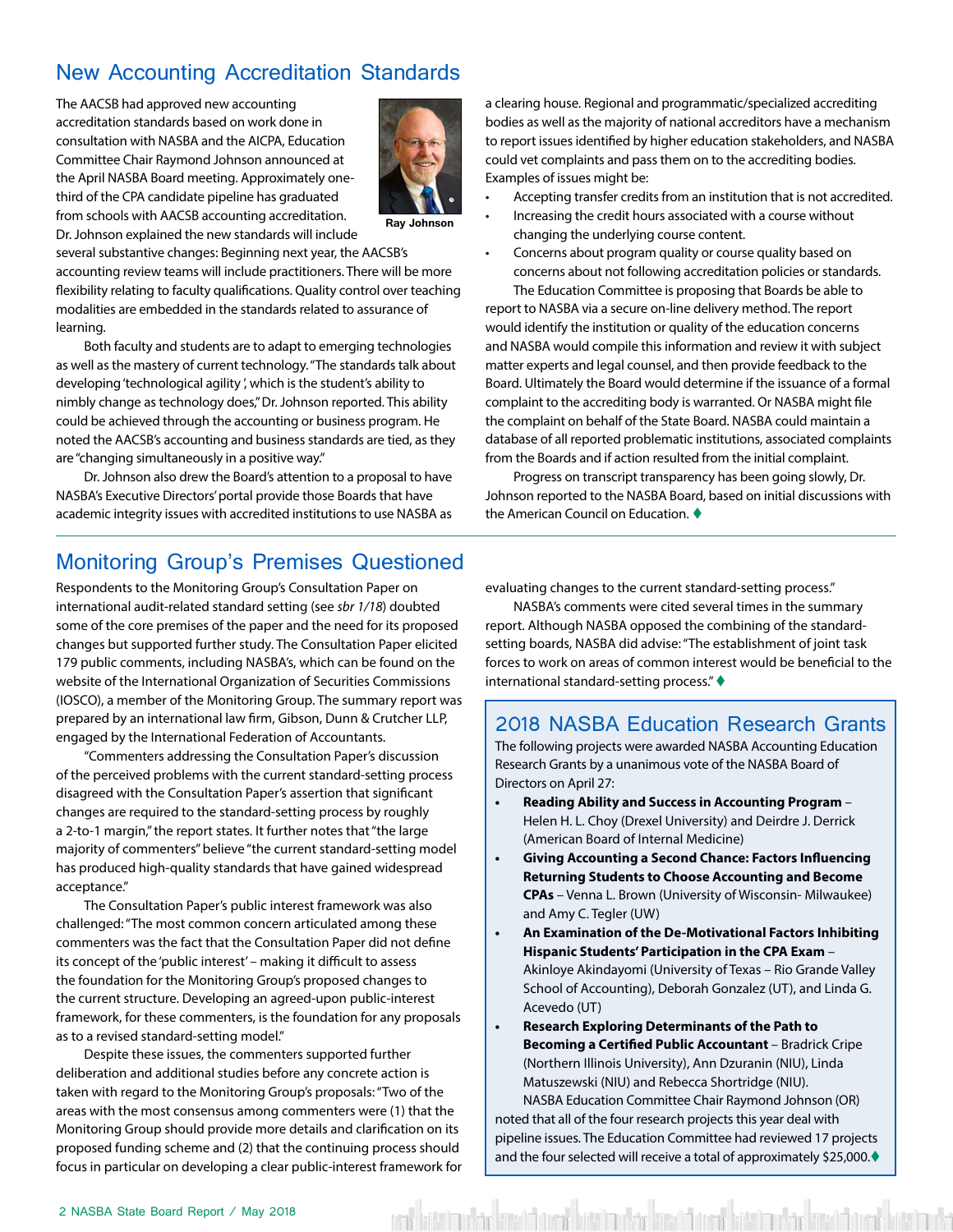# <span id="page-2-0"></span>PRESIDENT'S MEMO

### **Transparency vs. Persuasion**

In last month's *Memo* entitled "An Open Mind," I discussed NASBA Chair Ted Long's request that attendees come with an open mind to the upcoming NASBA Regional Meetings, prepared to discuss the impact of technology on the accounting profession, including consideration of a new pathway to the CPA. Both Chair Long and I have continually stated that no final decisions have been made on the creation of such a pathway. Because of recent discussions in different forums, including the April NASBA Board of Directors' meeting, I believe it is important to reiterate that position and to state clearly that we too have kept our minds open. When I recently heard a NASBA volunteer leader say that he understood "Ken's position on the pathway discussion," it set me back a bit. That comment clearly illustrated the importance of clarity between transparency and persuasion. I am supporting an open dialog with fresh thinking to address the matter, and I have not reached a personal position.

> Following the recent Executive Directors' conference, we received a letter from Executive Directors Committee Chair Randy Ross outlining the highlights of the conference, including a list of verbatim comments and questions from some attending Executive Directors (EDs) specifically about



**Ken L. Bishop President & CEO**

the technology pathway presentation that was delivered at the conference. Consideration of those questions is ongoing. While some were easily answered, others require research and vetting. During an ED breakout discussion, I found that responding to the questions raised without appearing to take a position was challenging, and I tried to convey my situation to the attendees.

Similarly, NASBA Executive Vice President Colleen Conrad presented the most current information on the proposed technology pathway to the April NASBA Board of Directors' meeting. As we have gained more knowledge about the proposal, she was able to effectively respond to many of the questions and concerns raised by Board members. At the end of her presentation, she qualified her remarks by stating that they were not intended to be persuasive, but illustrative and educational.

Nearly a dozen years ago, then NASBA Chair Wes Johnson asked me if I would lead NASBA's effort to promote mobility cross-border practice privileges. It was a radical departure from the existing registration model and many opposed the concept. At the time that Chair Johnson approached me, I too had reservations. However, through transparency, open mindedness and the tremendous combined efforts of NASBA, State Boards, AICPA and State Societies issues and questions were addressed, and the resulting end-product was much improved. Today, everyone recognizes that an unprecedented change in the accounting profession, particularly in audits and attest engagements, is occurring. The reliance on technology is not a future vision but a current reality. Thoughtful leaders were right about the need for mobility, as are those who recognize that the profession and regulators must meet the technology changes that are upon us.

At the Regional Meetings, attendees will see, hear and have an open dialog regarding the current state of the discussion of a new technology pathway. Responses to many of the questions and concerns raised to date will be conveyed. While we want you to be fully aware of all that is under consideration, we particularly want to listen to your feedback. Effectively dealing with what is a disruption, but also a great opportunity for the profession to bolster public protection, is historically important. As in all important undertakings, this effort will be significant and challenging but one that requires recognition of "transparency vs. persuasion."

I look forward to seeing you at the Regional Meetings.

*Semper ad meliora (Always toward better things).*

Jen L. Bolop

*— Ken L. Bishop President & CEO*

### FRC Increases Fines

As of June 1, the United Kingdom's Financial Reporting Council (FRC) will be applying an updated sanctions policy for audit firms based on the recommendations from an independent review. That panel had drawn on the Public Company Accounting Oversight Board's experience in imposing combined financial and non-financial penalties. Included in the adopted recommendations are:

- An increase in fines to £10 million or more for poor audit work;
- Exclusion from the accounting profession for a minimum of ten years for dishonesty;
- Greater use of non-financial penalties;
- Sanctions that reflect the level of cooperation by respondents. The FRC's guidance is for the Enforcement Committee, Tribunals and Appeals Tribunal that hear its enforcement cases involving auditors,

accountants and actuaries. The policy states that the primary purpose of imposing sanctions for breaches of auditor regulations "is not to punish, but to protect the public and the wider public interest." In cases where it is determined that a financial penalty is appropriate, the aim is to impose a financial penalty that:

- a. is proportionate to the breach of the statutory auditor regulations and all the circumstances of the case;
- b. will act as an effective deterrent to future breaches;
- c. will promote public confidence in the regulation of statutory audit and in the way in which breaches are addressed. The new updated guidelines include the removal of any

requirement that the Tribunals consider themselves bound by precedent in deciding what are the appropriate sanctions to impose.  $\blacklozenge$